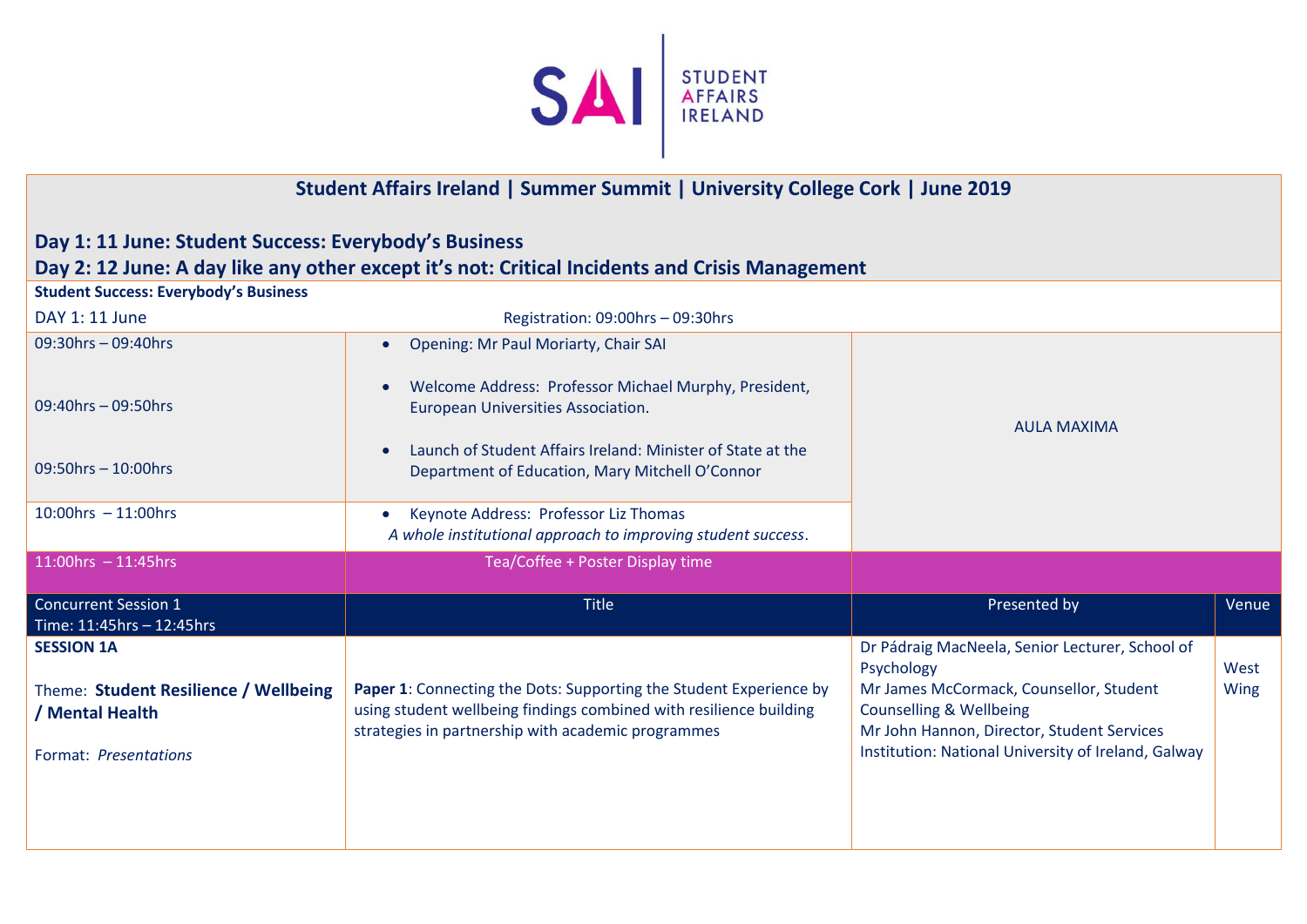|                                     |                                                                           | Ms Ralph Armstrong-Astley, Student 2 Student     |             |
|-------------------------------------|---------------------------------------------------------------------------|--------------------------------------------------|-------------|
|                                     | <b>Paper 2:</b> 'A Problem Shared' a collaborative project addressing the | Coordinator                                      |             |
|                                     | increasing demand for mental health support in Irish HEIs                 | <b>Institution: Trinity College Dublin</b>       |             |
|                                     |                                                                           | Ms Treasa Fox, Head of Student Counselling       |             |
|                                     |                                                                           | Institution: Athlone Institute of Technology     |             |
| <b>SESSION 1B</b>                   | Paper 1: Alone at Christmas? An innovative and Collaborative              | Mr Colum Cronin, International Student Adviser   |             |
|                                     | approach to supporting International Students in a resource-              | Institution: University College Dublin           | West        |
| Theme: International Students       | constrained environment                                                   |                                                  | <b>Wing</b> |
|                                     |                                                                           |                                                  |             |
| Format: Presentations               |                                                                           | Ms Michelle Hogan, International Student Liaison |             |
|                                     | Paper 2: Internationalisation: How issues of culture impact an            | <b>Officer and Global Room Manager</b>           |             |
|                                     | increasingly globalised postgraduate community                            | Ms Abigail Odekeye, Global Room Assistant        |             |
|                                     |                                                                           | Manager                                          |             |
|                                     |                                                                           | Institution: Trinity College Dublin              |             |
| <b>SESSION 1C</b>                   |                                                                           | Dr Colleen Doyle,                                | West        |
| Theme: Developing professional      | <b>Workshop:</b> Reflecting on Competencies for Student Affairs           | Senior Global Partnership Officer                | <b>Wing</b> |
| standards                           | Professionals in Ireland                                                  | Institution: University College Dublin           |             |
| Format: Workshop                    |                                                                           |                                                  |             |
| <b>Session 1D</b>                   | Paper 1: The STLR Effect: Incentivising Student Participation in Health   | Ms Clodagh Ní Ghallachóir, Student Counsellor    |             |
|                                     | & Well-Being Events                                                       | Ms Margaret Rushe, College Nurse                 |             |
| Theme: Student Growth & Development |                                                                           | Dr Emmet Mallon, Student Counsellor              |             |
|                                     |                                                                           | Institution: TU Dublin, Blanchardstown Campus    |             |
| <b>Format Presentations</b>         |                                                                           |                                                  |             |
|                                     | Paper 2: Preparing first year students with disabilities for college: An  | Ms Fiona Downey, Learning Support Coordinator    |             |
|                                     | evaluation of workshops on academic skills and perspectives.              | Institution: Cork Institute of Technology        |             |
| <b>PLENARY SESSION</b>              | Are Universities for Everyone?                                            |                                                  | Aula        |
| Time: $12:45$ hrs $-13:30$ hrs      | <b>Professor Tom Sperlinger</b>                                           |                                                  | Max         |
|                                     |                                                                           |                                                  |             |
|                                     | <b>University of Bristol</b>                                              |                                                  |             |
| $13:30$ hrs - $14:15$ hrs           | Lunch (buffet)                                                            |                                                  |             |
| <b>Concurrent Session 2</b>         | <b>Title</b>                                                              |                                                  |             |
| 14:15hrs - 15:15hrs                 |                                                                           |                                                  |             |
|                                     |                                                                           |                                                  |             |
| <b>SESSION 2A</b>                   | Paper 1: The National Access Plan & Student Success                       | Ms Caitríona Ryan, Head of Access Policy, HEA    |             |
|                                     |                                                                           |                                                  | West        |
| Theme: Access                       |                                                                           | Dr Aibhín Bray, Trinity Access Coordinator of    | Wing        |
|                                     | Paper 2: Trinity Access 21: Large-scale action research facilitating      | Research                                         |             |
| Format: Presentations               | iterative change in Irish schools                                         | Dr Rónán Smyth, Trinity Access School and        |             |
|                                     |                                                                           | <b>Community Outreach Coordinator</b>            |             |
|                                     |                                                                           | Institution: Trinity College Dublin              |             |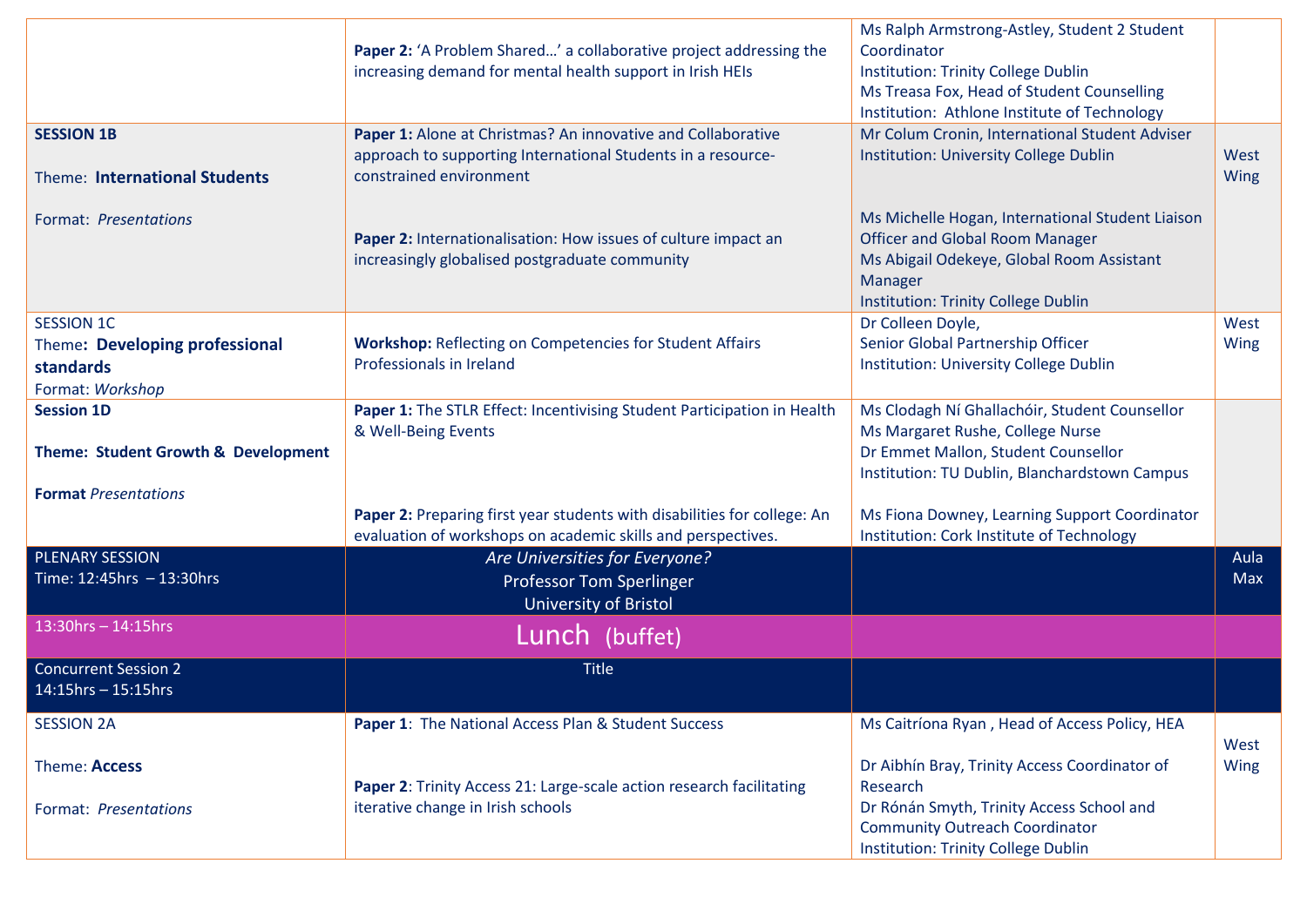| <b>SESSION 2B</b>                                                             |                                                                                                                                                                                            | <b>Ms Delecia Davids</b>                                                                                                                                                 |                     |
|-------------------------------------------------------------------------------|--------------------------------------------------------------------------------------------------------------------------------------------------------------------------------------------|--------------------------------------------------------------------------------------------------------------------------------------------------------------------------|---------------------|
| Theme: Graduate Attributes<br>Format: Workshop                                | Workshop: Creating Significant Learning Experiences: An instructional<br>design approach                                                                                                   | Programme Coordinator: Co-Curriculum,<br>Institution: Stellenbosch University                                                                                            | West<br><b>Wing</b> |
|                                                                               |                                                                                                                                                                                            |                                                                                                                                                                          |                     |
| <b>SESSION 2C</b><br>Theme: Consent Matters: Training                         | Paper 1: First Responder (to sexual misconduct) training in a third<br>level setting                                                                                                       | Ms Trish Murphy, Coordinator, Student<br><b>Counselling Services</b><br>Ms Orla McLoughlin, Student Counsellor<br>Institution: Trinity College Dublin                    | West<br><b>Wing</b> |
| Format: Presentations                                                         | Paper 2: Consent Matters: Implementing online training to help<br>students understand sexual consent and promote positive change in<br>the university community                            | Ms Ain Bensenouci, Senior Academic Partnership<br>Manager, Epigeum, Oxford University Press                                                                              |                     |
| <b>Session 3C</b><br><b>Theme: The Student Voice: Co-creating</b><br>services | Paper 1: Bringing A Community to Life: How UCD Student Centre<br>empowers students to create their own sense of home                                                                       | Mr Jason Masterson, Head of Services, UCD<br>Student Centre,<br>Mr Scott Evans, Chaplain, UCD<br>Institution: University College Dublin                                  | West<br><b>Wing</b> |
| <b>Format: Presentations</b>                                                  | Pater 2: Working with Students to Get it Right: Co-creating Success<br>through Student Participation                                                                                       | Ms Michelle Healy, Student Hub Project Manager<br>Ms Michelle Nelson, Student Services Redesign<br><b>Project Manager</b><br><b>Institution: University College Cork</b> |                     |
| <b>Concurrent Session 3</b><br>$15:15$ hrs - 16:15hrs                         | <b>Title</b>                                                                                                                                                                               |                                                                                                                                                                          |                     |
| <b>SESSION 3A</b><br>Theme: Transitions                                       | Paper 1: Supporting students' transition from first to second year:<br>Resources, insights and tools to assist students as they begin their<br>second year of study at Maynooth University | Ms Caitriona McGrattan, Programme Advisor<br><b>Institution: Maynooth University</b>                                                                                     |                     |
| Format: Presentations                                                         | Paper 2: Betwix and Between: Exploring transition to university                                                                                                                            | Ms Caoilinn Shinners-Kennedy, Student Support<br><b>Officer, Disability Support Services</b><br><b>Institution: University of Limerick</b>                               |                     |
| <b>SESSION 3B</b>                                                             | Paper 1: Structure, organisation and Fun: Can they exist in tandem? A                                                                                                                      | Ms Michelle Whyte, Chairperson, Board of Irish<br>College Societies (BICS) & Societies Officer, UCC                                                                      |                     |
| Theme: Student Engagement                                                     | snapshot of the student experience through societies on a local and<br>national level                                                                                                      | <b>Institution: University College Cork</b><br>Mr Dave Cuddihy, Vice Chairperson, BICS, & Clubs                                                                          |                     |
| Format: Presentations                                                         |                                                                                                                                                                                            | & Societies Coordinator<br>Institution: Mary Immaculate College (Students'<br>Union)                                                                                     |                     |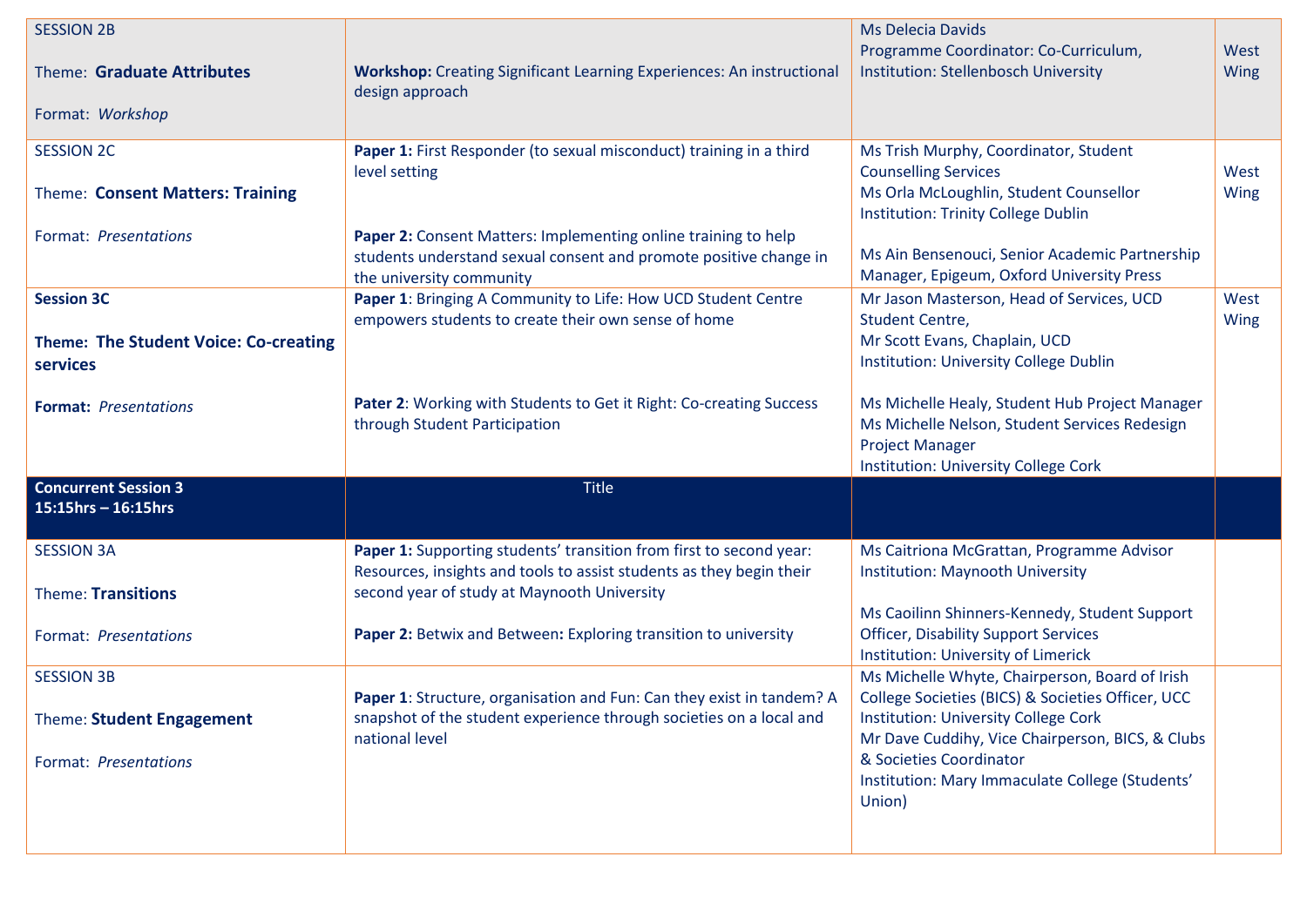|                                                 | Paper 2: www.studentvolunteering.ie is Everybody's Business             | Ms Gabriella Hanrahan, Community Liaison<br>Officer<br>Co-convenor, National Student Voilunteer<br><b>Working Group, Campus Engage</b> |  |
|-------------------------------------------------|-------------------------------------------------------------------------|----------------------------------------------------------------------------------------------------------------------------------------|--|
|                                                 |                                                                         | Institution: University of Limerick/Campus<br><b>Engage</b>                                                                            |  |
| <b>SESSION 3C</b>                               | Paper 1: TAP Students Supports: The practicable and intangible          | Ms Kathleen Brennan O'Toole, Deputy Director,<br><b>TAP</b>                                                                            |  |
| Theme: Exchanging Knowledge &                   |                                                                         | Ms Sarah Grimson, Foundation Course                                                                                                    |  |
| <b>Resources: Partnership &amp; Reciprocity</b> |                                                                         | <b>Coordinator TAP</b>                                                                                                                 |  |
|                                                 |                                                                         | <b>Institution: Trinity College Dublin</b>                                                                                             |  |
| <b>Format: Presentations</b>                    |                                                                         | Dr Eithne Hunt, Dept., Occupational Science &                                                                                          |  |
|                                                 |                                                                         | <b>Occupational Therapy</b>                                                                                                            |  |
|                                                 |                                                                         | Mr Martin Flynn, UCC Plus+ Manager                                                                                                     |  |
|                                                 | Paper 2: Enhanced preparation for Clinical Placement and Future         | Ms Maeve Minihan, UCC Plus+ Outreach Co-                                                                                               |  |
|                                                 | <b>Employability through Service Learning</b>                           | ordinator                                                                                                                              |  |
|                                                 |                                                                         | Mr Paul Geeleher, UCC Plus+ Schools Outreach                                                                                           |  |
|                                                 |                                                                         | Mr Shane Horan, UCC Works Coordinator                                                                                                  |  |
|                                                 |                                                                         | Ms Eleanor Donoghue, Graduate Attributes                                                                                               |  |
|                                                 |                                                                         | <b>Programme Manager</b>                                                                                                               |  |
| <b>SESSION 3D</b>                               | Paper 1: Respect & Responsibility: Investigating practical solutions to | <b>Institution: University College Cork</b><br>Mr Gary Mulcahy, Campus Watch / Student                                                 |  |
|                                                 | anti-social behaviour, bullying and intimidation in a university        | <b>Residential Services &amp; Community Relations</b>                                                                                  |  |
| Theme: Behaviour Change: Developing             |                                                                         | Officer                                                                                                                                |  |
| <b>Interventions</b>                            |                                                                         | Mr David O'Sullivan, Campus Watch / Student                                                                                            |  |
|                                                 |                                                                         | Residential Services & Community Relations                                                                                             |  |
| <b>Format: Presentations</b>                    |                                                                         | Office                                                                                                                                 |  |
|                                                 |                                                                         | <b>Institution: University College Cork</b>                                                                                            |  |
|                                                 | Paper 2: My Understanding of Substance-use Experiences (MiUSE): A       |                                                                                                                                        |  |
|                                                 | Digitalised harm-reduction intervention for illicit substance use in    | Dr Vasilis Vasiliou, School of Applied Psychology                                                                                      |  |
|                                                 | third-level students.                                                   | <b>Institution: University College Cork</b>                                                                                            |  |
| $16:15$ hrs - 17:00hrs                          | Tea/Coffee + AGM - All members welcome                                  |                                                                                                                                        |  |
|                                                 |                                                                         |                                                                                                                                        |  |
| <b>Poster Title</b>                             | <b>Names</b>                                                            | Institution                                                                                                                            |  |
| The Go4IT                                       | Ms Anna Murphy, Access Officer                                          | Limerick Institute of Technology                                                                                                       |  |